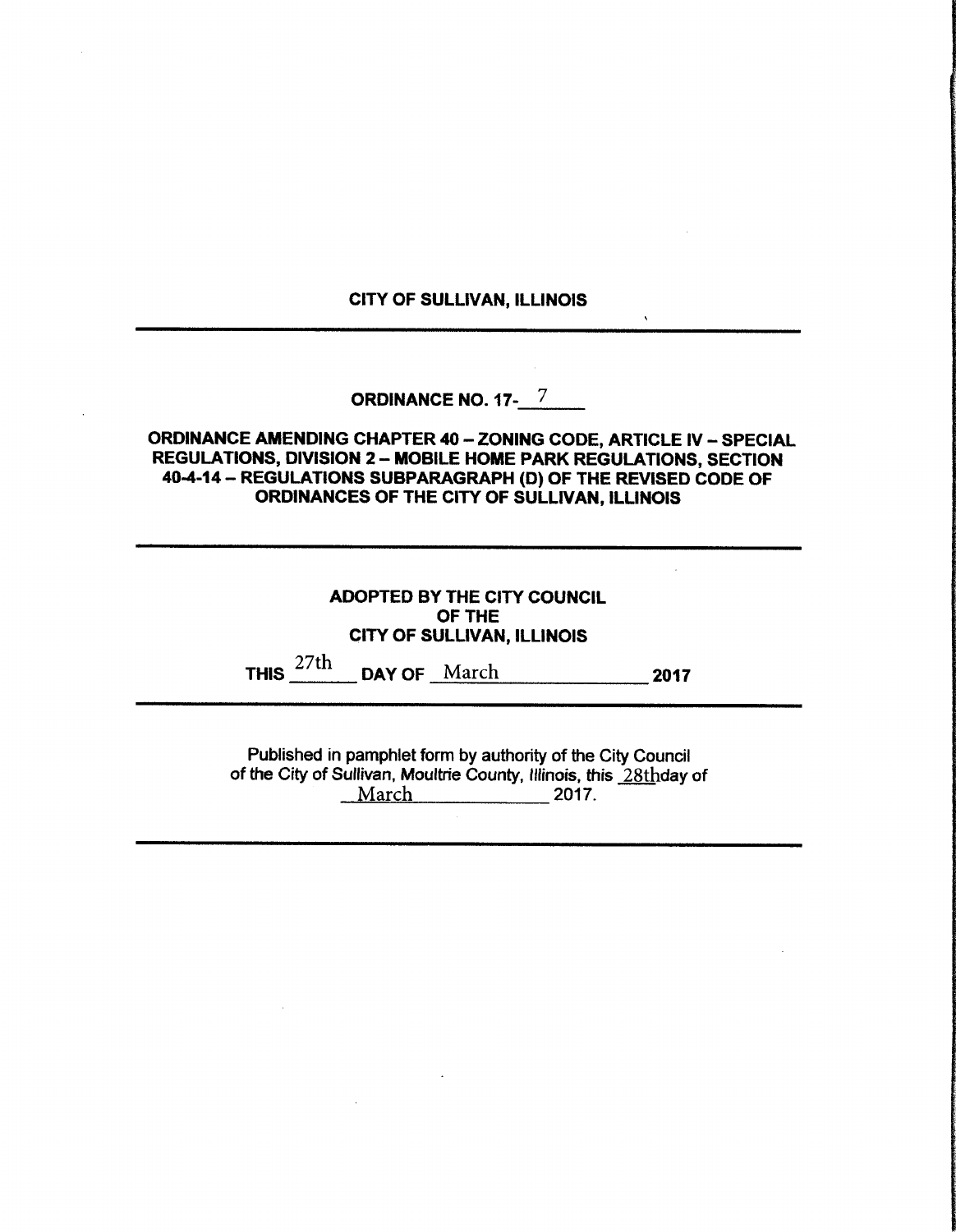#### ORDINANCE NO. 17- 7

## ORDINANCE AMENDING CHAPTER 40 - ZONING CODE, ARTICLE IV -SPECIAL REGULATIONS. DIVISION 2— MOBILE HOME PARK REGULATIONS SECTION 40-4-14 - REGULATIONS SUBPARAGRAPH (D) OF THE REVISED CODE OF ORDINANCES OF THE CITY OF SULLIVAN, ILLINOIS

BE IT ORDAINED by the Mayor and City Council of the City of Sullivan, Moultrie County, Illinois, as follows:

SECTION 1: That CHAPTER 40 - ZONING CODE, DIVISION II - MOBILE HOME PARK REGULATIONS, Section 40-4-14 Regulations (D) is hereby amended in its entirety and shall read as follows:

D. Convenience establishments of <sup>a</sup> commercial nature including, stores, coin-operated laundry and dry cleaning establishments and laundry and dry cleaning agencies, and beauty shops and barber shops, may be permitted in mobile home parks subject to the following restrictions: such establishments and the parking areas primarily related to their operations shall not occupy more than ten percent (10%) of the area of the park, shall be subordinate to the residential use and character of the park, shall be located, designed and intended to serve frequent trade or service needs of persons residing in the park, and shall present no visible evidence of their commercial character from any portion of any residential district outside the park. The owner/s or operator/s of a mobile home park may maintain, within the confines of the park, an office facility for the purpose of selling and/or purchasing of mobile homes to be used exclusively within the subject mobile home park. Sales or purchases of mobile homes to be used or moved outside of the mobile home park are prohibited unless such sale or purchase is for the sole purpose of immediate removal and demolition of said mobile home.

SECTION 2: All previous ordinances in conflict with this ordinance are repealed to the extent of such conflict.

SECTION 3: This ordinance shall be in full force and effect from and after its passage, approval, and publication as required by law.

SECTION 4: This ordinance shall be known as Ordinance No. 17-7.

PASSED by the Mayor and City Council of the City of Sullivan, County of Moultrie, and State of Illinois on the  $27th$  day of March 2017.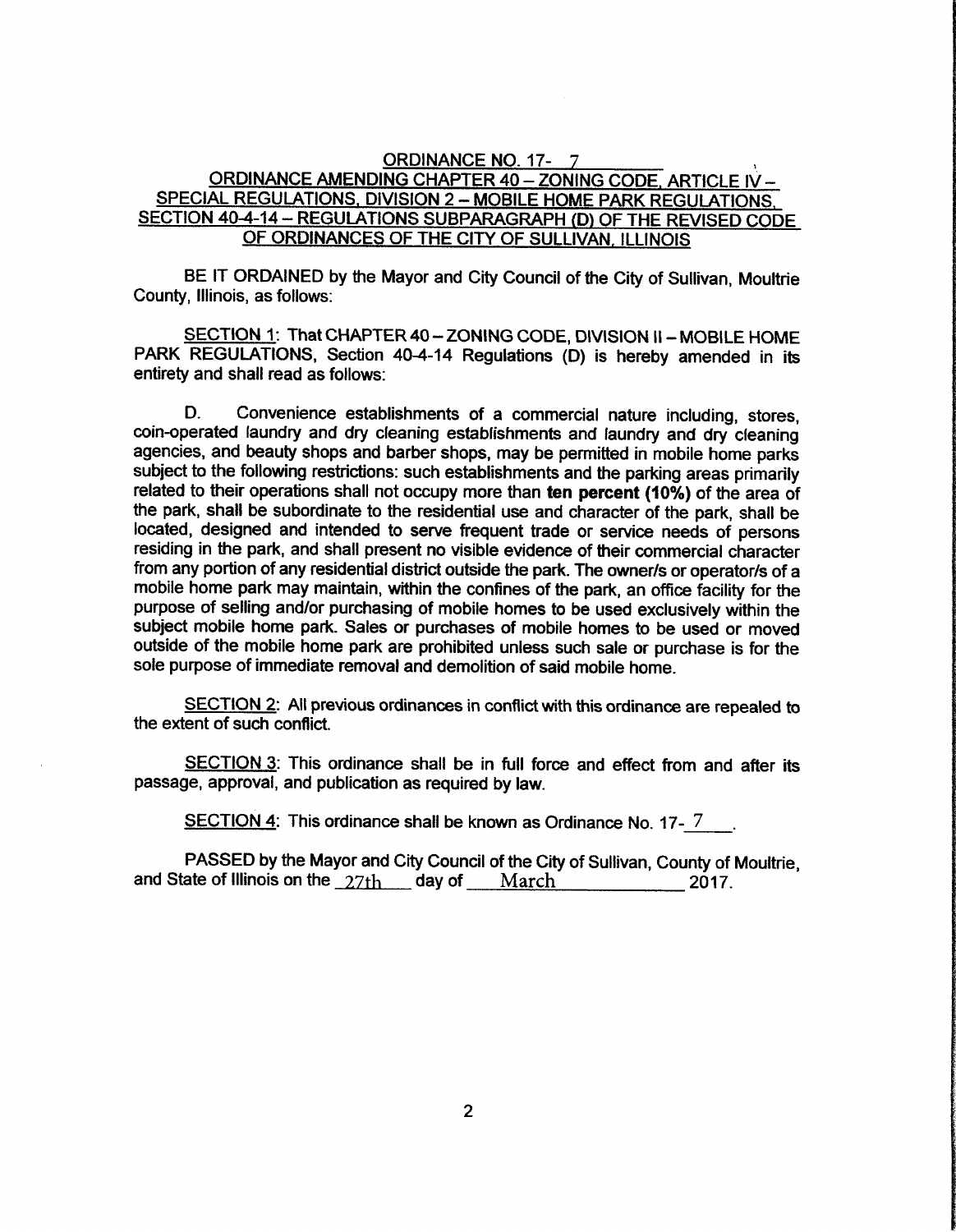| <b>NAME</b>   | <b>AYE</b> | <b>NAY</b> | <b>ABSTAIN</b> | <b>ABSENT</b> | <b>CONFLICT</b> |
|---------------|------------|------------|----------------|---------------|-----------------|
| Short         |            |            |                |               |                 |
| Mossman       |            |            |                |               |                 |
| <b>Kirk</b>   |            |            |                |               |                 |
| Hagen         |            |            |                |               |                 |
| <b>Risley</b> |            |            |                |               |                 |

Monte a. formen

Approved by the Mayor of the City Council of the City of Sullivan, Moultrie County,<br>this 27th day of March 2017. Illinois, this  $27th$  day of March

 $a_{1}$ 

ANN SHORT, Máyor

ATTEST:<br>Monte a. folimon **City Clerk**